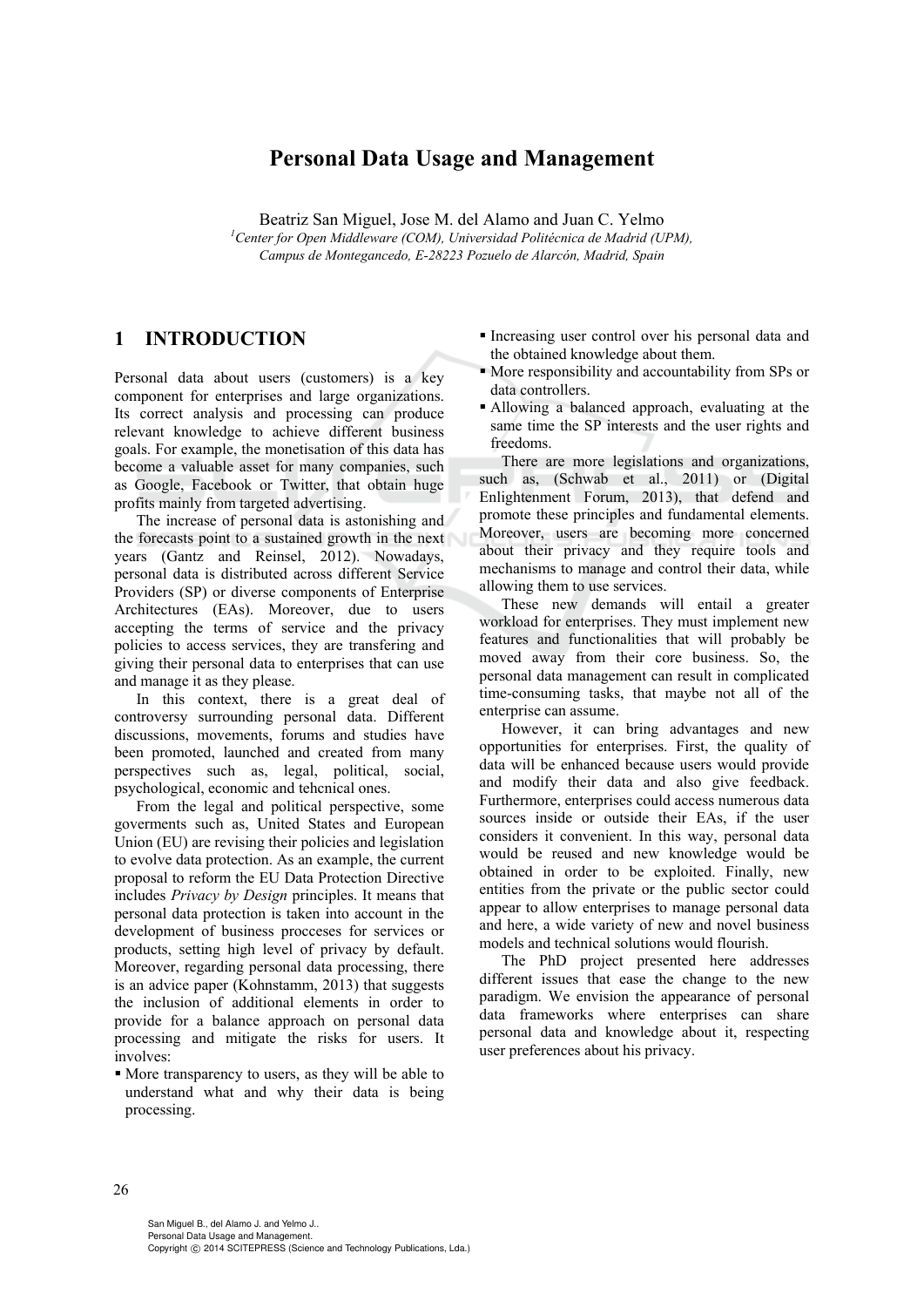### **2 STATE OF THE ART**

Personal data is the digital data created by and about one person (Schwab et al., 2011), including three main types:

- Volunteered: explicitly created by the user, for example, as he fills in a registration form, he is willingly giving demographic data or expressing his preferences.
- Observed: captured by enterprises when users use their services, e.g., location data, browsing history, temporal viewing behaviour, ratings, or purchases.
- Inferred: created by processing volunteered and observed data. For example, interest predictions or purchase purposes.

The set of personal data is denoted as *identity*, *"user profile"* or *"user model",* depending on the application area. The three terms are closely interrelated. However, their origin and therefore, their techniques and technologies differ considerably.

An identity is the representation of a person in form of one or more information elements that allows its distinguishing within a context (International Telecommunication Union, 2009). It can contain volunteered, observed or inferred data but its main feature is the data (or set of it) that identifies a person. In this way, an identity is traditionally applied to functions and capabilities related to Identity Management such as authentication, access control, discovery, security or privacy issues.

Identity Management systems define a set of functions and capacities used for the assurance of the person identity while supporting business and security applications. We can find diverse models to carry out the previous one but generally, they consider three entities:

- Identity Provider that creates and secures the identity
- SP provides users with services that need the user identity to do it
- User who accesses services

On the other hand, the terms *"user profile"* and *"user model"* are applied in Human-Computer Interaction (HCI) area. They are usually regarded as synonyms but sometimes one of them is used meaning both. However, they can be distinguished. Taking the differentiation that many authors have done (Fröschl, 2005) as the starting point, we can define a user profile as a collection of volunteered and/or observed data about a person. It is raw personal data, without any processing or

interpretation. Depending on the business goals and the amount of personal data that a user profile contains, it can be processed and interpreted to obtain a user model. This process is called user modelling.

A user model is the interpretation of a person in a specific context for an enterprise, a representation that includes what an enterprise thinks that a user is, prefers, wants or is going to do. It comprises mainly inferred data but can also include some volunteered or observed data. In an EA, a user model can be used to predict user behaviour, recommend new contents or services, personalize user interaction or adapt user experience, among others. In the end, it represents a core business element, as *"user model"* is becoming a substantial part of customer satisfaction: it can improve user experience and engage users; therefore, it can provide enterprises with betterquality services. These improvements will develop into competitive advantages and economic benefits.

User modelling process covers different stages that can take place cyclically (Barla, 2010). First, a data collection stage analyses what, how and where the personal data is obtained. Then, an inference process obtains relevant knowledge with the previous data and creates a user model. Finally, an application of the user model is done. This application is the user model purpose or use and can generate new personal data to give feedback to the first stage.

Figure 1 shows the relationship between the previous terms. Here, we can observe that a person, our user, has different identities that are used to access diverse services. Moreover, each SP can produce one or more user models that represent user with different goals.

### **3 RESEARCH OBJECTIVES**

The main project objective is to establish a personal data framework that allows enterprises to register, discover, access, recover and use personal data and specifically, user models, while providing users with tools and mechanisms to manage and control their data. It involves numerous challenges from Identity Management to User Modelling areas, including Privacy field.

This PhD project is focused on three specific objectives:

 Definition of an interoperable user model that represents user in different contexts and allows the incorporation of new personal data, user profiles and user models from diverse data sources.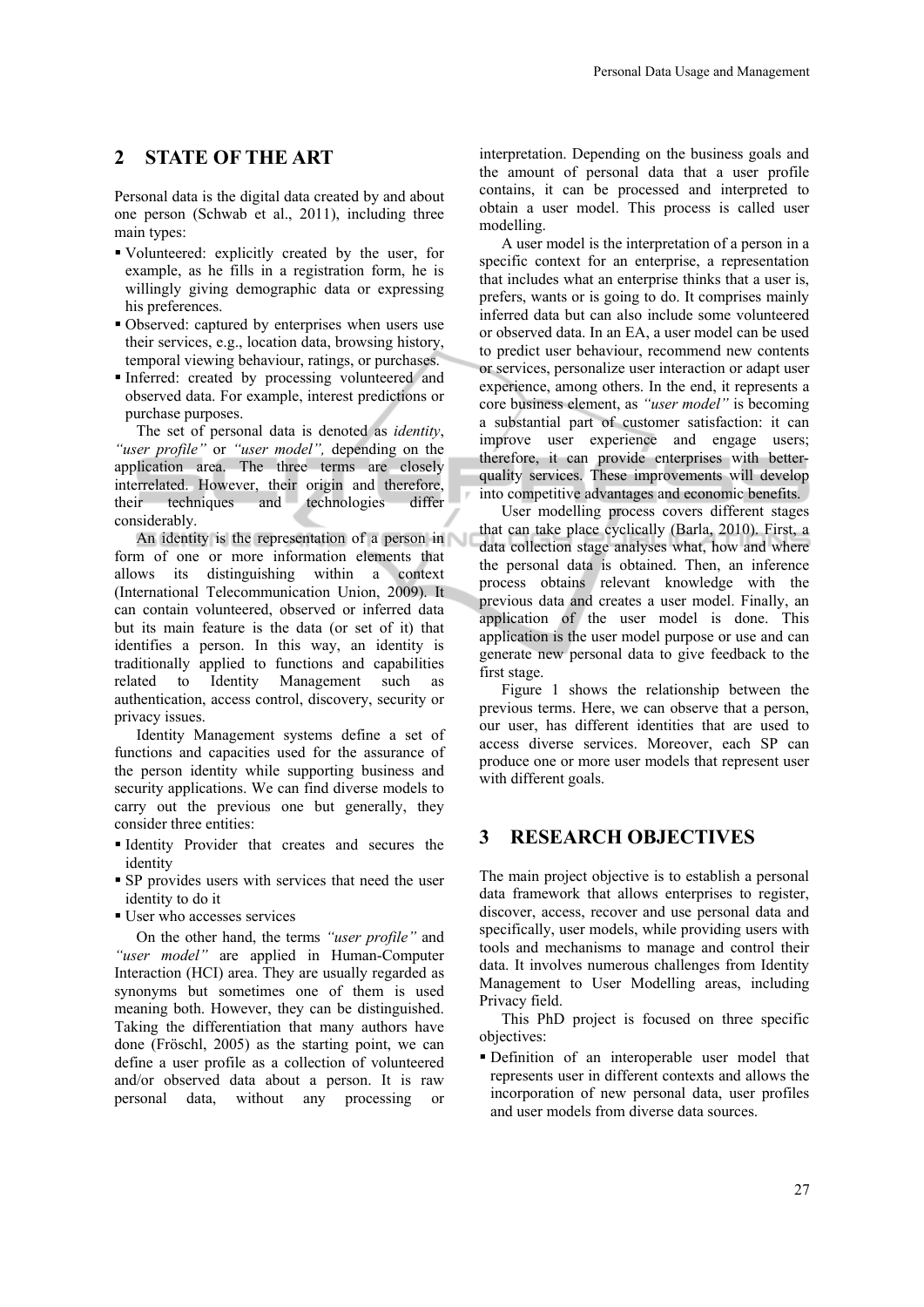

Figure 1: Personal data and related terms.

- Identification of mechanisms necessary to empower users to effectively manage their data.
- Research of the threats and opportunities in a personal data framework where the previous results apply. Sults apply.<br>
Our main focus is to contribute with ECHNO

technological solutions related to user models that allow the creation and exchange of them and facilitate enterprises to manage them inside the new personal data framework. It will involve the actualization of existing business models and the appearance of new ones that we will also analyse.

### **4 METHODOLOGY**

We are going to follow an iterative and incremental methodology, where stages of analysis, design, validation and refinement are performed cyclically. We will combine a top-down and bottom-up approaches. The top-down approach will allow us to analyse the global personal data ecosystem, identifying lacks and opportunities continually. On the other hand, we will mainly adopt a bottom-up approach to integrate and improve the different contributions of each objective into the global vision that we will be creating.

Specifically, we have defined the next tasks:

- Comparative research of the existing user models to identify common characteristics and lacks to cover.
- Formal definition of an interoperable user model that allows enterprises to represent and incorporate new personal data and user models from diverse data sources.
- Validation of the interoperable user model in a

case study that includes personal data of social networks and other services.

- Comparative research of the existing solutions that allow the registration, access, management, control and usage of data. It will not be limited to personal data and other fields such as, open data, linked data or social good data will be considered.
- Specification and design of a framework that allows users to transfer and control their personal data and user models while they can be used and/or exploited.
- Validation of the global solution in the context of a project called POSDATA of the Center for Open Middleware (COM), where personal data from authenticated bank users will be analysed.

Research and definition of business models, value proposition, value chain, entities, roles, relationships, revenues, etc. that are applicable to the new framework will be continuously performing and evolving during the project.

## **5 STATE OF THE RESEARCH**

We have previous expertise in user-centric approaches to identity management and relevant contributions in this area, for example these international patents (Monjas et al., 2012) and (Monjas et al., 2013), that can be applied. These patents deal with different issues related to the personal data flow:

 The former defines a set of methods for allowing users to carry out privacy management in an identity network. This kind of networks includes different SPs and a special one called identity provider, forming what is called a "circle of trust"